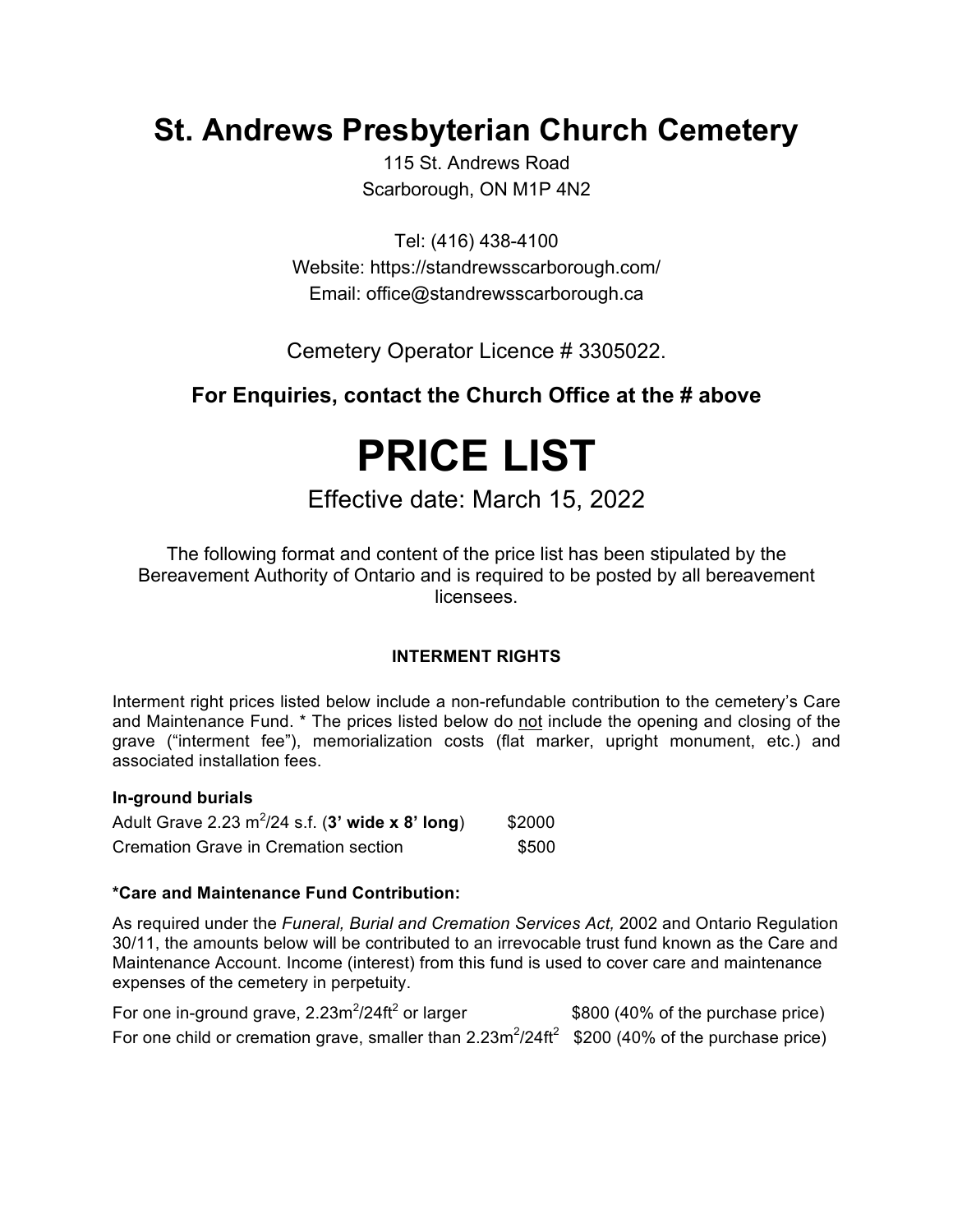# **INTERMENT RIGHT & MARKER SPECIFICATIONS**

| <b>Interment Right:</b>        | <b>Number of Burials</b><br><b>Allowed</b> |                 |               |                                               | <b>Marker</b><br>Allowed - | <b>Marker Specifications</b><br>(ex. size, flat or upright) |
|--------------------------------|--------------------------------------------|-----------------|---------------|-----------------------------------------------|----------------------------|-------------------------------------------------------------|
|                                | <b>Caskets</b>                             | <b>Cremated</b> | <b>Yes or</b> |                                               |                            |                                                             |
|                                |                                            | <b>Remains</b>  | <b>No</b>     |                                               |                            |                                                             |
| <b>Adult Grave</b>             | One                                        | Up to $4.$      | Yes           | This is specific to the location of the plot, |                            |                                                             |
|                                |                                            | Full burial     |               | because of the layout and tight space in      |                            |                                                             |
|                                |                                            | must occur      |               | some sections of the cemetery.                |                            |                                                             |
|                                |                                            | first.          |               |                                               |                            |                                                             |
| <b>Cremation Section Grave</b> | ΝA                                         | $1 - 2$         | Yes           | See below                                     |                            |                                                             |

| Size of Monument / Markers Relative to Plot |                                                                                                                                                                        |         |                                                                               |             |  |
|---------------------------------------------|------------------------------------------------------------------------------------------------------------------------------------------------------------------------|---------|-------------------------------------------------------------------------------|-------------|--|
|                                             |                                                                                                                                                                        | Width   | Height                                                                        | Depth-front |  |
|                                             |                                                                                                                                                                        | maximum | maximum                                                                       | to back     |  |
|                                             |                                                                                                                                                                        |         |                                                                               | minimum     |  |
| Single grave                                | <b>Base</b>                                                                                                                                                            | 24"     | 8"                                                                            | 14"         |  |
|                                             | Tablet/                                                                                                                                                                | 18"     | 24"                                                                           | 8"          |  |
|                                             | Upright                                                                                                                                                                |         |                                                                               |             |  |
|                                             |                                                                                                                                                                        |         | Total height 32"                                                              |             |  |
| Double grave                                | <b>Base</b>                                                                                                                                                            | 36"     | 8"                                                                            | 14"         |  |
|                                             | Tablet/                                                                                                                                                                | 30"     | 24"                                                                           | 8"          |  |
|                                             | Upright                                                                                                                                                                |         |                                                                               |             |  |
|                                             |                                                                                                                                                                        |         | <b>Total Height</b><br>32"                                                    |             |  |
| <b>Foundations</b>                          |                                                                                                                                                                        |         | Must be 4 feet (1.22 metres) deep, and sized according to the measurements of |             |  |
|                                             | the base of the monument. Foundations are not required for in ground markers                                                                                           |         |                                                                               |             |  |
| Cremation                                   | One flat marker at ground level per 2'x2' grave. Marker must be of granite, 10"                                                                                        |         |                                                                               |             |  |
| Section                                     | Long x 16" Wide x 4" Thick with polished top and smooth sides. Lettering<br>recessed.                                                                                  |         |                                                                               |             |  |
| In ground                                   |                                                                                                                                                                        |         |                                                                               |             |  |
| marker                                      | One flat marker at ground level per individual plot. Marker must be located at the<br>head of the grave in line with the row of headstones. Marker must be of granite. |         |                                                                               |             |  |
|                                             | Dimensions same as cremation section stones, unless otherwise authorised by                                                                                            |         |                                                                               |             |  |
|                                             | the trustees.                                                                                                                                                          |         |                                                                               |             |  |
|                                             |                                                                                                                                                                        |         |                                                                               |             |  |





**Single Grave Monument Double Grave Monument**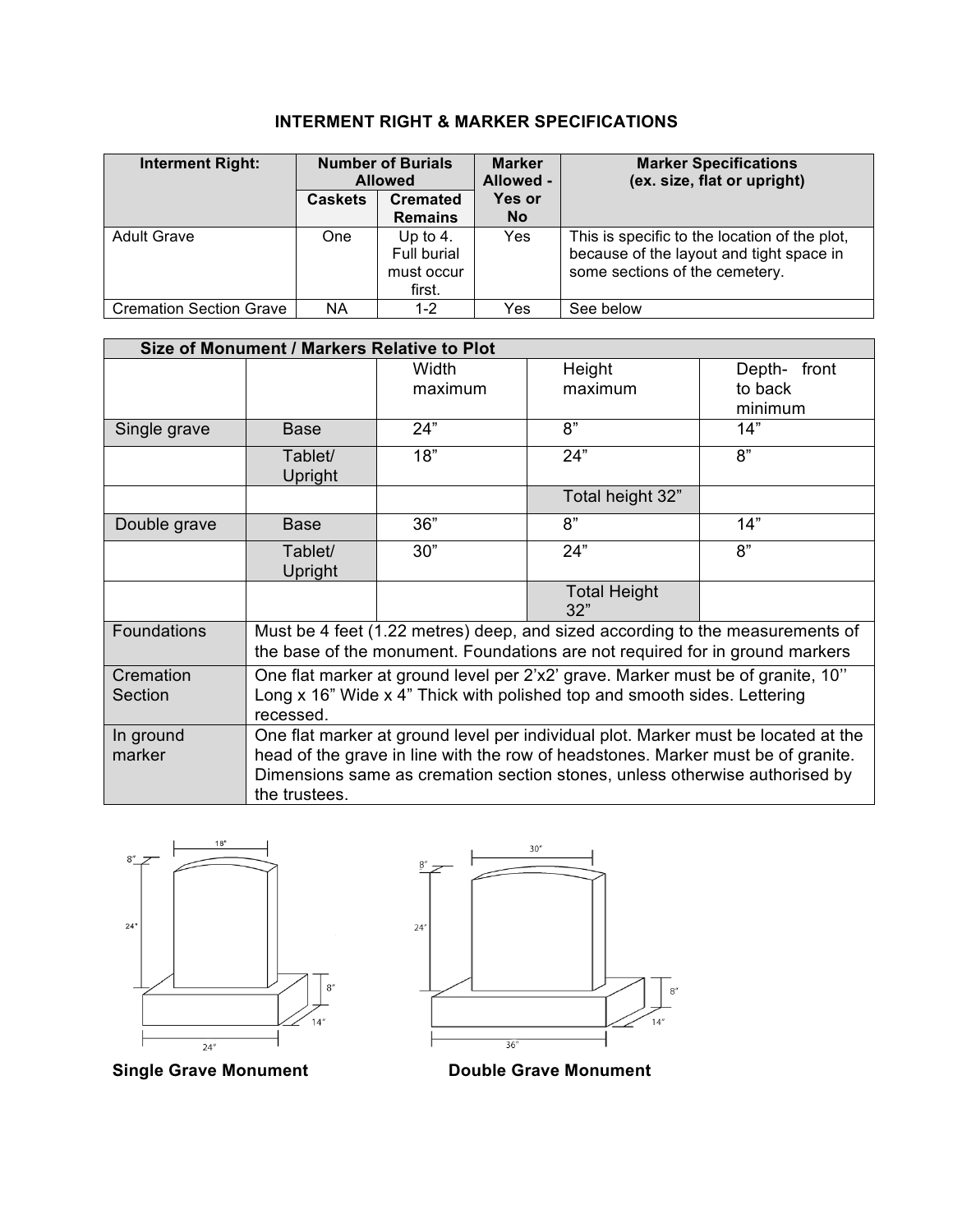#### **CEMETERY SERVICES**

#### **Interment Fees (opening and closing of grave)**

- **For Full Burial**, the opening and closing is managed by an external contractor, and the additional fee is negotiated with and paid directly to this operator. Only approved contractors may dig monument foundations and graves.
- **For Interment of cremated remains,** the Cemetery Sexton will prepare a receiving area in your plot that is 18" Long x 18" Wide x 30" Deep. Please keep this in mind when you choose the cremation urn

For both Full Burials, and Cremation Burials, the Cemetery Trustees will locate and verify your plot details. We will work with the officiants at the burial for support your family needs at the cemetery.

**Cemetery Service Fees** payable to St Andrews Cemetery, Scarborough\$200

**Winter interments** are not permitted due to limited space for special equipment necessary, and the difficulty of correctly locating the exact burial site. The cemetery operator reserves the sole right to determine if weather and soil conditions are suitable for interment.

#### **Administration fees**

**Transfer of interment rights** to another person **\$200** \$200

**Surcharge on plots purchased prior to 1955** with no record of Deposit to Care and Maintenance Fund.

Ten Percent of the purchase price of a single grave plot. As of March 2022. \$200

#### **MONUMENTS AND MARKERS**

#### **All monuments and markers are provided by third parties. This includes the cost of construction of the monument foundation.**

Fee for marking the location where a marker or monument is to be installed by a third party…This is payable to St Andrews Cemetery, Scarborough  $$100$ 

#### **Care and Maintenance Fund Contribution:**

As required under the *Funeral, Burial and Cremation Services Act,* 2002, the following amounts must be paid to the cemetery operator before a marker is installed. After each marker installation, the amount will be contributed to an irrevocable trust fund known as the Care and Maintenance Fund. Interest from the fund will be used to cover expenses for the care and maintenance of markers and monuments in perpetuity.

| For flat markers measuring less than $1,116.13 \text{cm}^2/173 \text{in}^2$            | \$0   |
|----------------------------------------------------------------------------------------|-------|
| For flat markers measuring $1,116.13 \text{cm}^2/173 \text{in}^2$ or larger            | \$50  |
| For upright monuments 1.22m / 4ft or less in height and 1.22m / 4ft or less in length, |       |
| including base                                                                         | \$200 |
|                                                                                        |       |

For upright monuments more than 1.22m / 4ft in height and 1.22m / 4ft, including base \$400